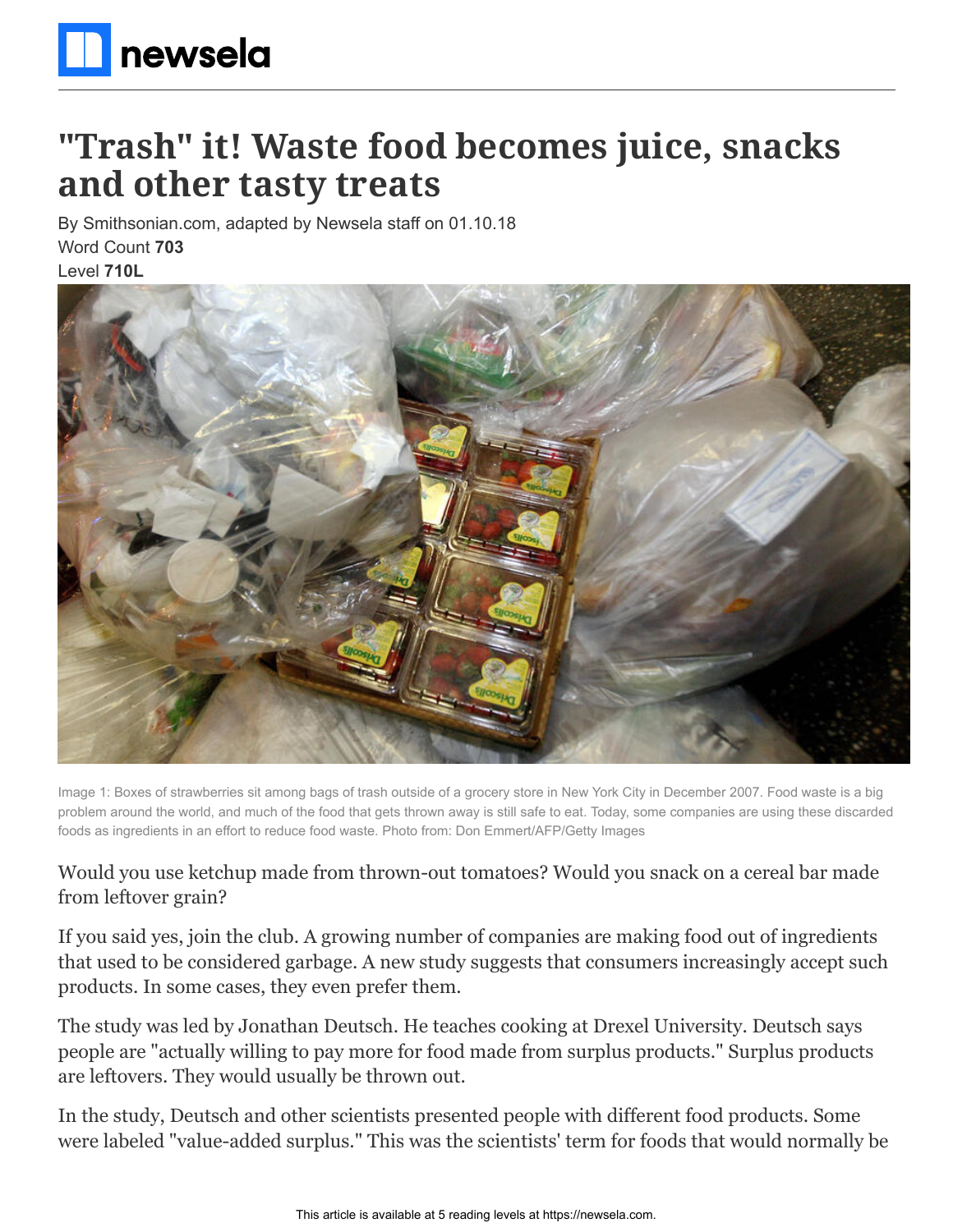headed for the trash. As it turns out, people were not disgusted by them. They felt good about the chance to help the environment. Eating surplus foods helps cut down on food waste.

Deutsch is happy about the results. He hopes the study will make manufacturers feel better about using food waste in their products.

### **One-Third Of All Food Is Wasted**

The problem of food waste has been getting more attention in recent years. Around the world, up to one-third of all food is spoiled or lost before it can be eaten. America wastes about 62 million tons of food each year. Yet 1 in 7 Americans is food insecure. That means they do not have regular access to healthy food.

Waste can happen anywhere along the food chain. Farms might not harvest crops in time. Food can spoil on its trip from the farm to the store. Supermarkets throw away ugly fruits and vegetables, thinking shoppers will not buy them. Consumers forget food items in the back of the fridge. Then they throw them out when they have gone bad.

But now people are learning more about the problem. In response, some companies are betting on surplus foods. One is Misfit Juicery in Washington, D.C. It collects fruits and veggies that were thrown out for being ugly. Then it turns them into delicious juices. A Dutch company called Barstensvol is another example. It makes soups from surplus veggies.

Some of these companies are experiencing major success.

## **Dumpster Divers**

In 2010, Jenny Costa read an article about dumpster divers. These are people who dig through the trash bins outside supermarkets and restaurants. They look for food that is still good. The article interested Costa. She started reading more about the food system. She learned about how hard it is to match supply and demand.

"I thought, this is just unsustainable," she says. "We've got a planet that actually has the resources to feed everyone, and yet so many go without."

So Costa started a company called Rubies in the Rubble. It makes jams from surplus fruits and vegetables.

"People are starting to value food so much more," Costa says.

#### **"Pink Slime" Food Scandal**



Deutsch says that openness is important when using surplus food. Consumers want to help the environment. But they do not like feeling that a company has something to hide. A few years ago, there was a food scandal. Reporters found that meat manufacturers were using something called "finely textured beef product." This "beef product" is made of meat trimmings. Companies were mixing it into ground beef. It is perfectly safe to eat. However, it looks like pink slime. The idea that meat companies were hiding it made many people upset.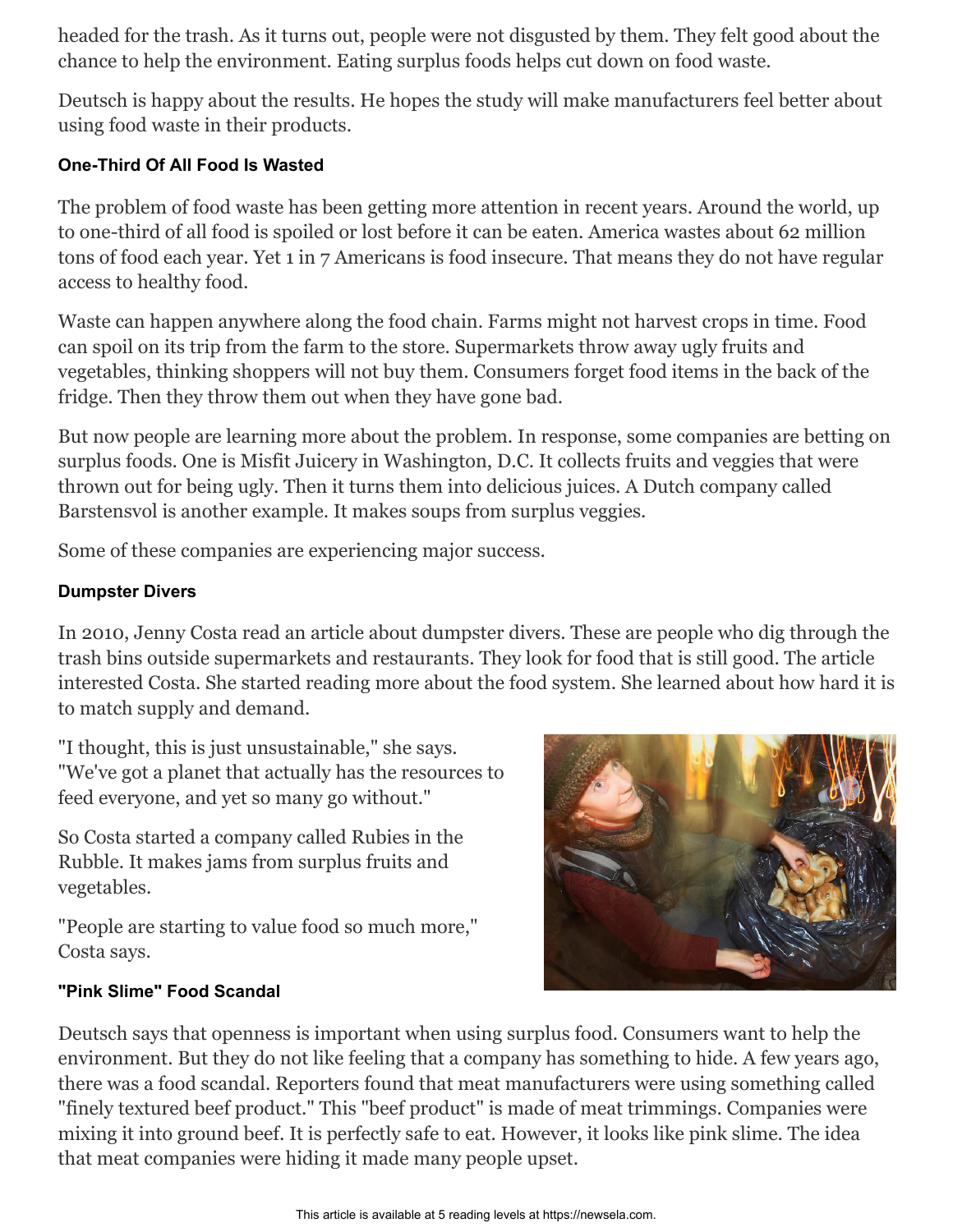No food manufacturer wants that kind of reaction. That is one reason they keep waste products out of their food, Deutsch says.

But people's attitudes about their food are starting to change.

"Consumers want to support products that help the environment," says Dan Kurzrock. He runs a company called ReGrained. It makes cereal bars from leftover grain. "You can create some amazing, really nutritious, delicious food products out of the stuff companies leave behind," Kurzrock says.